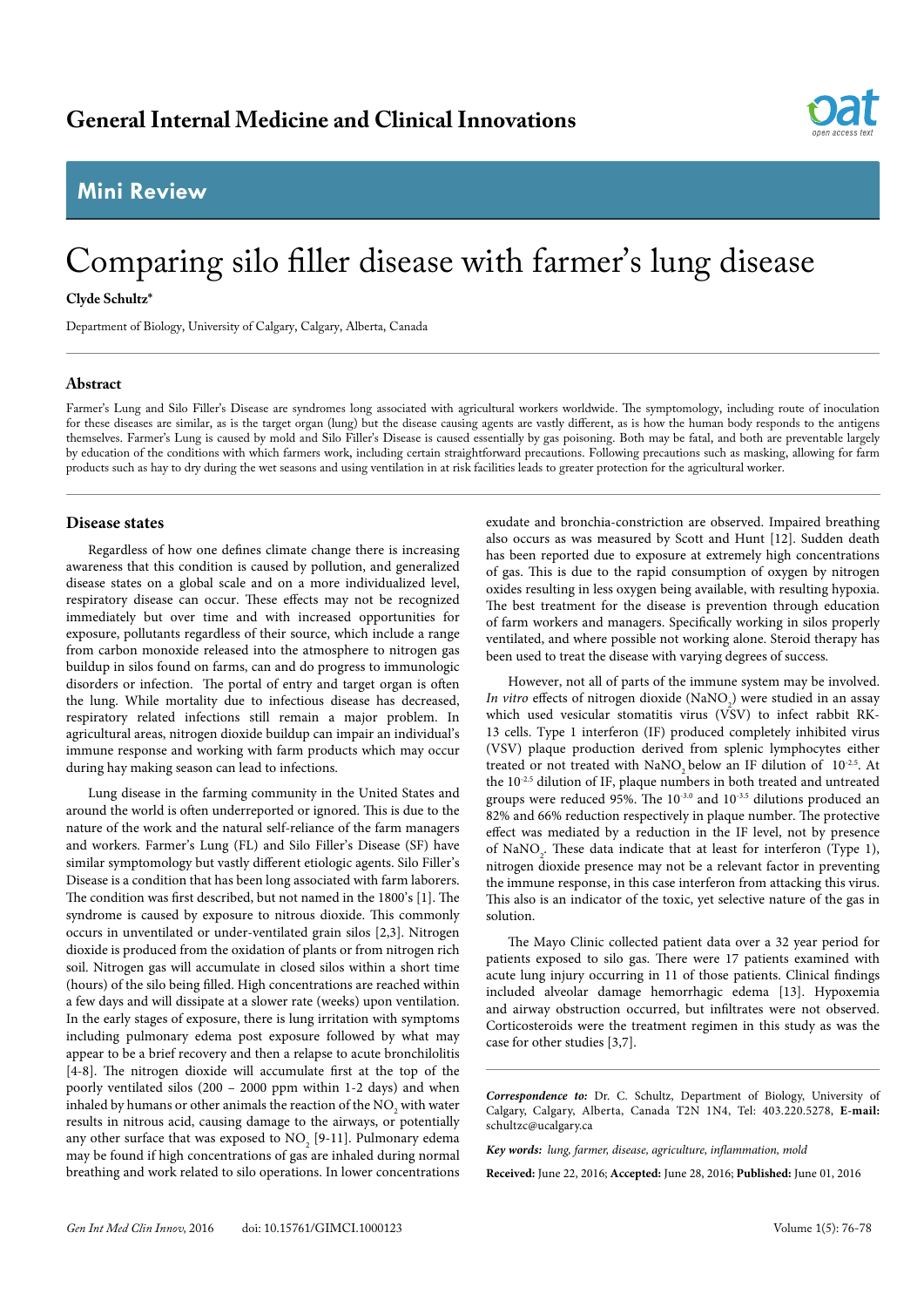Farmer's Lung is one member of a disease group known collectively as Hypersensitivity Pneumonia (HP). Other diseases included in this group are Summer-type HP, Hot Tub Lung, Pigeon Breeders disease and MDI HP [14]. Summer-type HP is a disease that occurs almost exclusively in Asia, especially Japan where it is the most common type of pneumonitis accounting for about 70% of all reported cases [15,16]. Specific antibody may be detected against *Trichosporon asahii* and *Trichosporon mucoides*. Interestingly, data indicate that smoking tends to suppress the disease presumably by stimulating macrophage activity in the lung and thus antigen clearance [16]. Hot Tub Lung is a more recent syndrome associated with hotels and spas [17]. Hot Tub Lung is a granulomatous disease caused by the *Mycobacterium avium* complex. The bacterial complex is inhaled as part of a water aerosol mixture and has recently (2016) been reported associated with a husband and wife in Japan [18]. Pigeon Breeders disease is an HP caused by the inhalation of bird derived proteins [19,20]. The condition may be acute, subacute or chronic. The pathology of this disease may be linked to frequency and intensity of exposure to the protein complex. CT scans show pulmonary cysts and a diffuse ground-glass appearance [19]. Patients who avoid contact with the antigen complex for a sustained period demonstrate relief from the disease. Methylene diphenyl discocyante hypersensitivity pneumonitis, (MDI HP) is chemical that following exposure can lead to a variety of symptoms. The chemical causes an allergic contact dermatitis and asthma [21,22]. This chemical is used worldwide and has the ability to penetrate into the lower lung [21]. It can penetrate protective equipment such as gloves and thus cause skin dermatitis [22].

Farmer's Lung is a hypersensitivity (pneumonitis) condition caused by inhalation of mold spores [23]. Symptoms may occur as early as 2-4 hours in the acute form after exposure and include cough, fever, chills, sweating headache and malaise. Nausea has been reported within 10 hours post-exposure. The chronic form of the disease has an onset over months with increased fatigue and weight loss. A more recent and much rarer manifestation is the presence of large bulla in the lung [24]. The disease usually manifests itself during the winter months when handling moldy organic materials. Rain during the harvest season is a major factor. Studies have linked the prevalence of the disease to weather conditions. Serological testing for the antigens is common but may not be conclusive in disease diagnosis. In the acute phase of the disease loss of lung volume is noted. Chest radiology may indicate nodular or linear shadows. In the more prolonged chronic phase of the disease, weight loss and fatigue may result. The prevalence of the disease may range from 3% to 9%, and is more common in climatic conditions which may support mold growth such as increased humidity the associated dampness, especially in areas where hay is stored. Other authors put the prevalence of the disease at 0.5% to 3%. A study in China among 5,880 active greenhouse farmers put the incidence at 5.8% [25].

More recently *Saccharopolyspora rectivirgula* and *Eurotium amstelodami* have been specifically identified associated with compost workers and subsequently associated with serum antibodies in the blood of these workers especially during hay making season and thus as causative agents of FL [26,27]. The genome sequence for these antigens has been shown [28].

Treatment includes avoidance of, or protection from moist hay, especially with workers previously exposed who have had an infection. Since FL often manifests itself as lung inflammation, some farmers have taken steroids proactively during hay making season to lessen or avoid the symptoms of the disease. Chief among these is prednisolone. However, steroids have not been shown to have a beneficial effect in long term disease treatment. Work practices on farms have a major effect. The quality and moisture content of hay have a major impact on the prevalence of the disease. Warm air drying of loose hay leads to less contamination and thus less chance of exposure.

#### **Conclusion**

These two diseases have been almost endemic in the agricultural industry worldwide for centuries. Sheer speculations about the cause of these syndromes have given way to specific disease causes and genetic mapping of the etiologic agents of Farmer's Lung. While the causes of these diseases have followed the same learning trajectory as more recent syndromes of the modern age such as Zika Virus, the treatment or prevention regimens are the same. In the case of Farmer's Lung and Silo Filler's Disease, the main treatment is prevention. Specifically, avoidance of the disease causing agents.

#### **References**

- 1. Ramazzini B. 1713. De Morbus Artificium Diatriba. {A Discourse on Occupational Lung Disease}. Wright WC (translation), Chicago, IL (USA) 1940.
- 2. Fleetham JA, Munt PW, Tunnicliffe BW (1978) Silo-filler's disease. *Can Med Assoc J* 119: 482-484. [[Crossref](http://www.ncbi.nlm.nih.gov/pubmed/688149)]
- 3. Seaton A (1984) The breathless farm worker. *Br Med J* (Clin Res Ed) 288: 1940-1941. [[Crossref](http://www.ncbi.nlm.nih.gov/pubmed/6428613)]
- 4. Chan-Yeung M, Ashley MJ, Grzybowski S (1978) Grain dust and the lungs. *Can Med Assoc J* 118: 1271-1274. [[Crossref](http://www.ncbi.nlm.nih.gov/pubmed/348288)]
- 5. LOWRY T, SCHUMAN LM (1956) Silo-filler's disease; a syndrome caused by nitrogen dioxide. *J Am Med Assoc* 162: 153-160. [\[Crossref](http://www.ncbi.nlm.nih.gov/pubmed/13357306)]
- 6. Moskowitz R, Lyons H, Cottle H (1964) Silo filler's disease. Clinical, physiologic and pathologic study of a patient. *Am J Med* 36: 457-459.
- 7. GRAYSON RR (1956) Silage gas poisoning: nitrogen dioxide pneumonia, a new disease in agricultural workers. *Ann Intern Med* 45: 393-408. [[Crossref](http://www.ncbi.nlm.nih.gov/pubmed/13363168)]
- 8. Warren C (1977) Lung disease in farmers. *CMA Journal* 116: 391-394.
- 9. Verhoeff J, Counotte G, Hamhuis D (2007) Nitrogen dioxide (silo gas) poisoning in dairy cattle. Tijdschr Diergeneeskd 132: 780-782. [\[Crossref](http://www.ncbi.nlm.nih.gov/pubmed/17990632)]
- 10. do Pico GA (1996) Lung (agricultural/rural). *Otolaryngol Head Neck Surg* 114: 212- 216. [[Crossref](http://www.ncbi.nlm.nih.gov/pubmed/8637735)]
- 11. Gurney JW, Unger JM, Dorby CA, Mitby JK, Von Essen SG (1991) Agricultural disorders of the lung. *Radiographics* 11: 625-634. [\[Crossref](http://www.ncbi.nlm.nih.gov/pubmed/1887117)]
- 12. Scott EG, Hunt WB Jr (1973) Silo filler's disease. *Chest* 63: 701-706. [[Crossref](http://www.ncbi.nlm.nih.gov/pubmed/4703623)]
- 13. Douglas WW, Hepper NG, Colby TV (1989) Silo-filler's disease. *Mayo Clin Proc* 64: 291-304. [[Crossref](http://www.ncbi.nlm.nih.gov/pubmed/2704252)]
- 14. Lacasse Y, Cormier Y (2006) Hypersensitivity pneumonitis. *Orphanet J Rare Dis* 1: 25. [\[Crossref](http://www.ncbi.nlm.nih.gov/pubmed/16817954)]
- 15. Inase N, Ohatani Y, Usui Y, Miyazaki Y (2007) Chronic summer-type hypersensitivity pneumonitis: clinical similarities to idiopathic pulmonary fibrosis. *Sarcoidosis Vasc Diffuse Lung Dis* 24: 141-147. [\[Crossref](http://www.ncbi.nlm.nih.gov/pubmed/18496985)]
- 16. Asai N, Kaneko N, Ohkuni Y, Aoshima M, Kawamura Y (2016) Familial Summer-type Hypersensitivity Pneumonitis: A Review of 25 Families and 50 Cases in Japan. *Intern Med* 55: 279-283. [[Crossref](http://www.ncbi.nlm.nih.gov/pubmed/26831024)]
- 17. Fjällbrant H, Akerstrom M, Svensson E, Andersson E (2013) Hot tub lung: an occupational hazard. *Eur Respir Rev* 22: 88-90. [[Crossref](http://www.ncbi.nlm.nih.gov/pubmed/23457170)]
- 18. Kitahara Y, Araki Y, Nakano K (2016) A case of familial hot tub lung. *Respir Med Case Rep* 17: 71-74. [\[Crossref](http://www.ncbi.nlm.nih.gov/pubmed/27222790)]
- 19. Hoshi S, Tamura A, Sasaki O, Kato A, Nakayama Y, et al. (2007) [Case of chronic pigeon breeder's disease accompanied by pulmonary cysts]. *Nihon Kokyuki Gakkai Zasshi* 45: 766-771. [\[Crossref](http://www.ncbi.nlm.nih.gov/pubmed/18018624)]
- 20. Gaxiola M, Buendía-Roldán I, Mejía M, Carrillo G, Estrada A, et al. (2011) Morphologic diversity of chronic pigeon breeder's disease: clinical features and survival. *Respir Med* 105: 608-614. [[Crossref](http://www.ncbi.nlm.nih.gov/pubmed/21167698)]